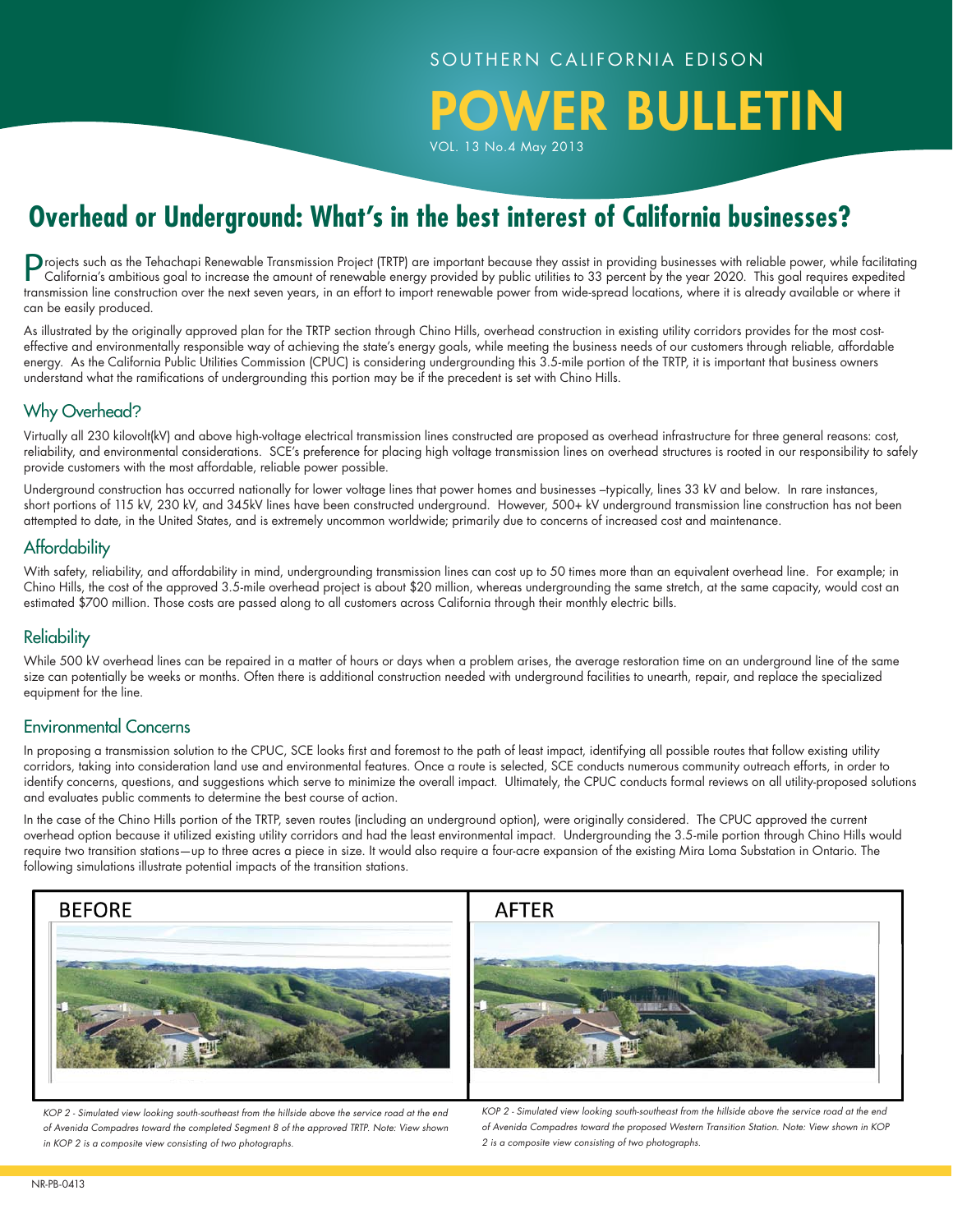

*8 of the approved TRTP*

*KOP 2 - Simulated view looking southeast from Pipeline Avenue toward the proposed Eastern Transition Station.*

The following map shows the proposed corridor for the entire Tehachapi Renewable Transmission Project, and identifies the 3.5-mile portion through Chino Hills which the CPUC is considering to place underground.



If approved by the California Public Utility Commission, the costs associated with this 3.5-mile undergrounding effort will be passed along to all California electric utility customers. Furthermore, a precedent can be set for undergrounding future transmission lines of this size, leading to further increased costs to all ratepayers.